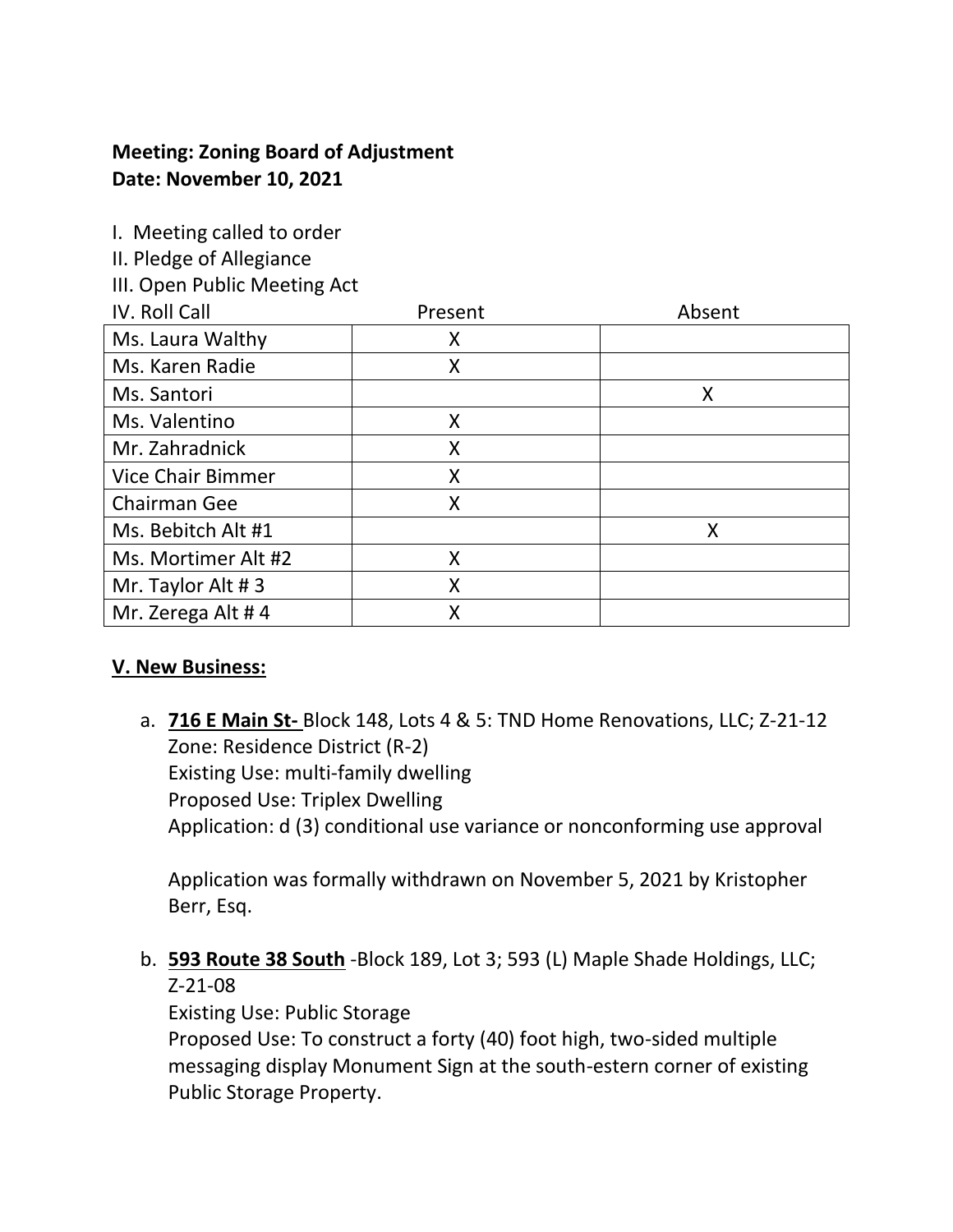Application: Various Bulk or "c" variances

Counsel for the Applicant: Edmund J. Campbell, Jr. Esquire Witnesses: Thaddesu Bartkowski CEO and Founder, Catalyst Experimental Chirag V. Thakkar, P.E. LEED AP David R. Shropshire, PE, PP Paul N. Ricci, AICP, PP

Edmund Campbell, Attorney for the applicant presented the case.

The proposed monument sign is a unique and interesting concept in outdoor advertising. Built specifically with the Township of Maple Shade in mind.

In summary a second sign on one lot would require a use variance. A bulk variance required for a front yard set back and lastly a variance to increase the impervious coverage from 75% to 80%.

All witnesses were sworn in by Township Solicitor Kingsbury.

Chairman Gee welcomed the group and thanked Mr. Campbell for summarizing the overview of the application. He asked Mr. Campbell to please highlight the waivers needed and talk about why the site where a "use" variance would be required. I would like to hear why this would fit well in our town. He added that a site-plan waiver has been requested.

Mr. Campbell stated that according to Township Code 178-22 does not apply because the sign would not impact the existing site.

Mr. Campbell introduced Mr. Bartkowski.

Mr. Bartkowski testified that he is the CEO and founder of Catalyst Experimental. He will present a slide show describing the proposed sign and show examples of signs that Catalyst has built in other towns. A description and examples of the building materials were displayed. Mr. Bartkowski explained that these monument signs pose a unique feature for communication with motorists, and that everything is designed with the municipality in mind. The site is 5.49 acres in the BD Zone and a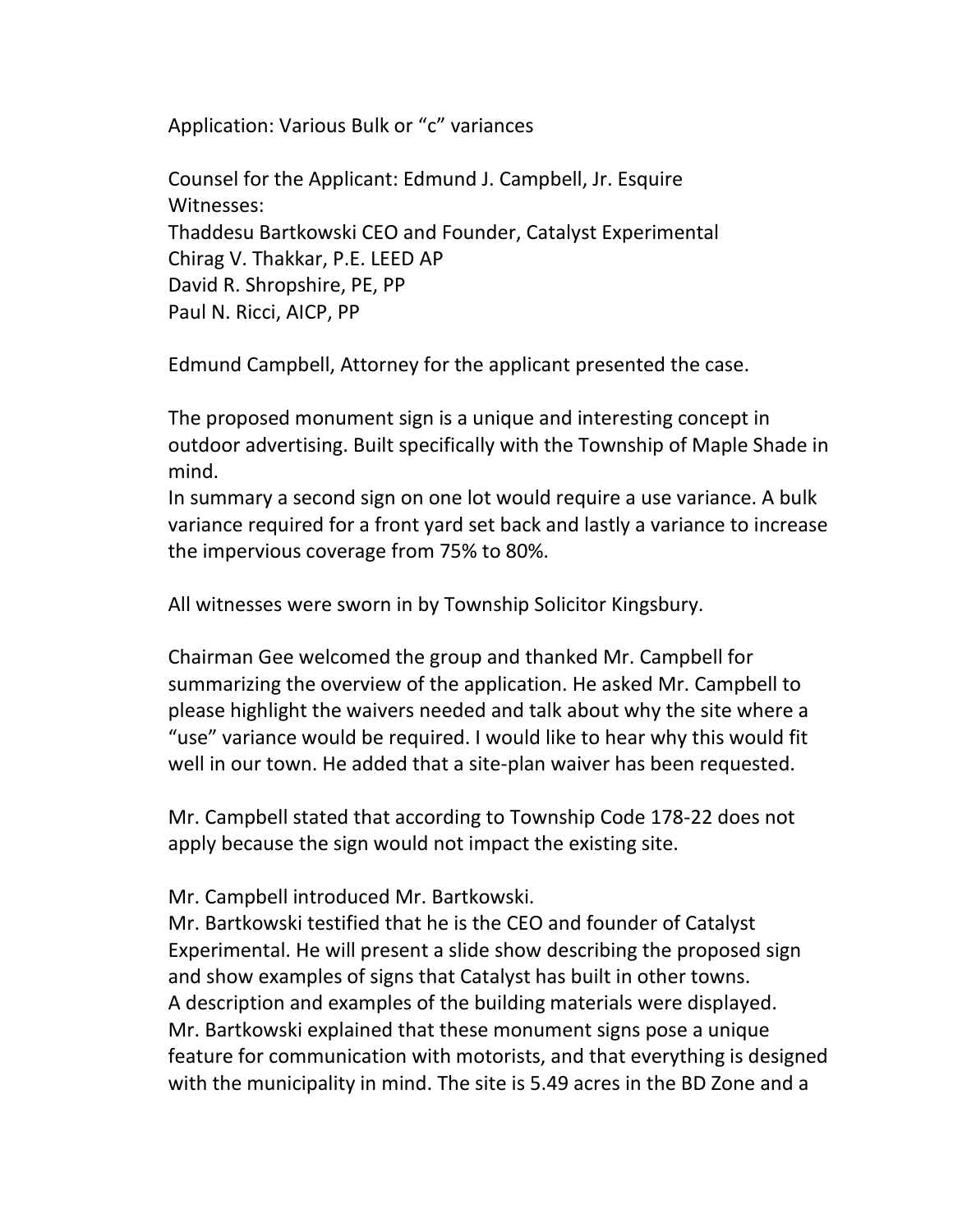true gateway into Maple Shade for motorists traveling westbound on Route 38.

The sign would be located in the stormwater basin of the Public Storage Facility and greatly improve the appearance of the existing site. The sign itself would be built of stack stone with the overall dimensions being 38-39 feet high. The display messaging board would be 23 feet high and 19 feet Wide. A total of 437 sq. feet of messaging board on each side. The Maple Shade logo would be a large silver Maple Leaf with along with Maple Shade est. in 1922.

The standard of viewability is to read and discern the advertisement in 10 seconds. The new technology provides a MDLS (multi directional light sensor) to adapt to weather conditions, and it does conform with Township lighting codes.

A Local message unique to Maple Shade would display once every 2 minutes for 10 seconds, ie: calendar of special events, road closures etc. The advertisers are a combination of Local, Regional and National Companies and organizations. Examples are Auto Dealers, HVAC, Dining, Hospitals, Independent Companies, Universities and Banks.

In 2020 we ran 400 different municipal messages which created 70 million impressions. Non-Profit and Emergency messaging is a key component as well.

As far as traffic safety goes, a study has shown no increase in accidents prior to and after the installation of a sign on a specific roadway site.

Zoning Officer Pradip Soni asked how does the sign benefit the town and is the site the best fit?

Mr. Bartkowski testified that this site has 445' of frontage with the proposed sign at the southwestern corner of the proposed site as motorists travel westbound. All displays are driven by math calculations to make the advertisement legible.

Board Solicitor Kingsbury asked if Political Signs were allowed or excluded by the Municipality?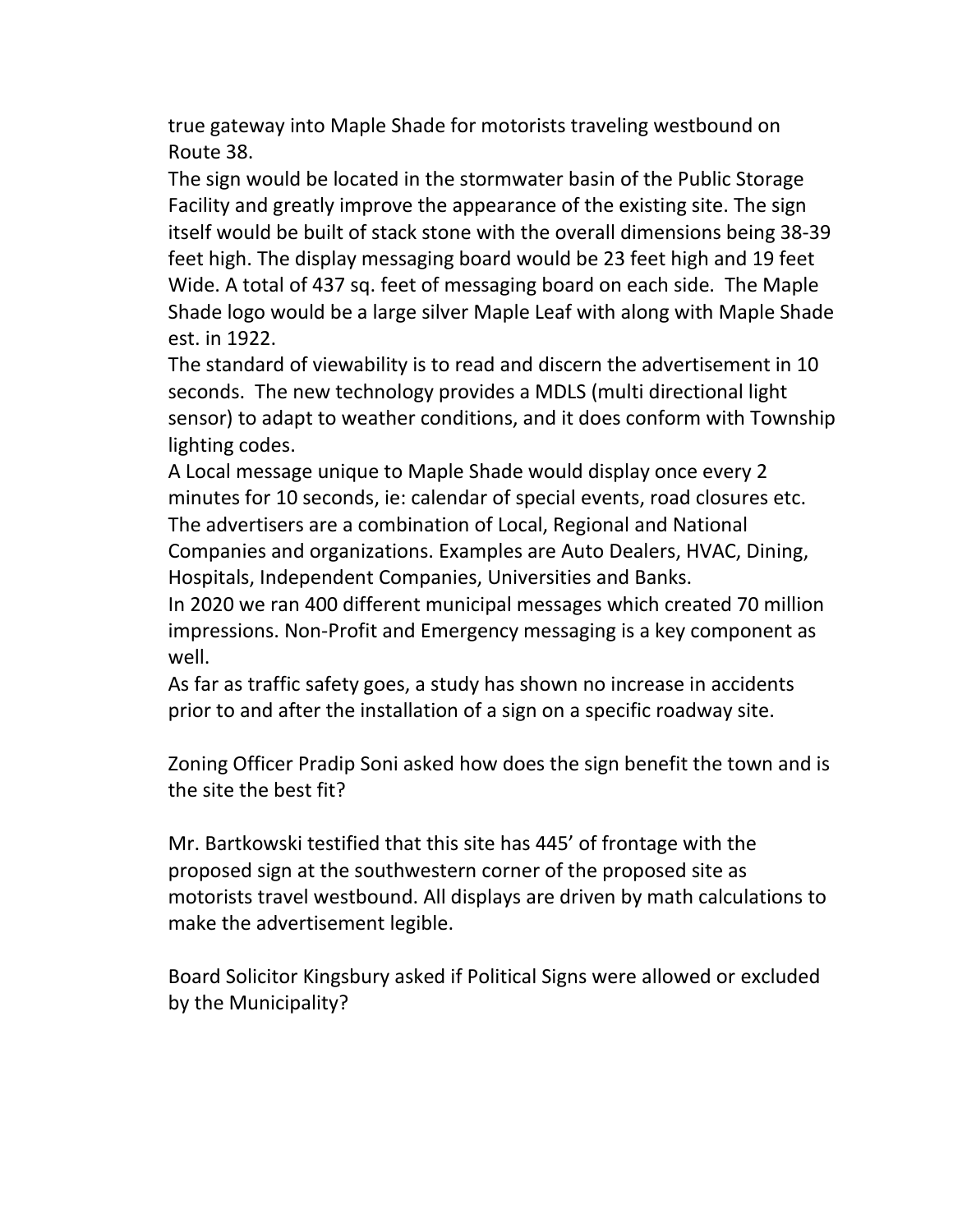Vice Chairman Bimmer stated that he drives past the neighboring Pennsauken sign that was developed by Catalyst and it is truly a great presentation for the town.

Solicitor Campbell introduced Mr. Thakkar. Mr. Thakkar testified that only a minimus increase in impervious coverage is being proposed. From 74.3% to 80.91%.

Chairman Gee asked how far the Curbline to the fence is now? Mr. Thakkar stated that 18' and 8' from the right of way.

The stormwater basin will be extended on the west end to accommodate the reduced area of the basin where the sign will be built.

Mr. Campbell asked Mr. Thakkar to explain the new fence. He stated that the new fence will be white vinyl along the Route 38 side of the basin for safety and beautification. The proposed fence will be in the exact spot and will greatly improve the look along Route 38.

Chairman Gee asked Mr. Thakkar to explain the landscape proposal. Mr. Thakkar stated the proposed shrubbery will be evergreens in nature on each end and will have seasonal plantings in the middle. These will be maintained by the Sign Company.

Board Member Zerega asked if the sign would withstand a vehicle jumping the curb and smashing into it? Mr. Campbell suggested that be answered by the traffic engineer.

Mr. Shropshire was introduced by Mr. Campbell.

He testified that in order to receive a NJDOT permit, safety standards and criteria are required. NJDOT has given a letter of intent to issue a permit since all safety requirements are being met.

Mr. Shropshire further testified that a safety study has been done by Virginia Tech and has quantified that no driver behavior has changed due to the installation of digital signs. The Route 38 Roadway has 54,000 daily trips and is very suitable for this sign.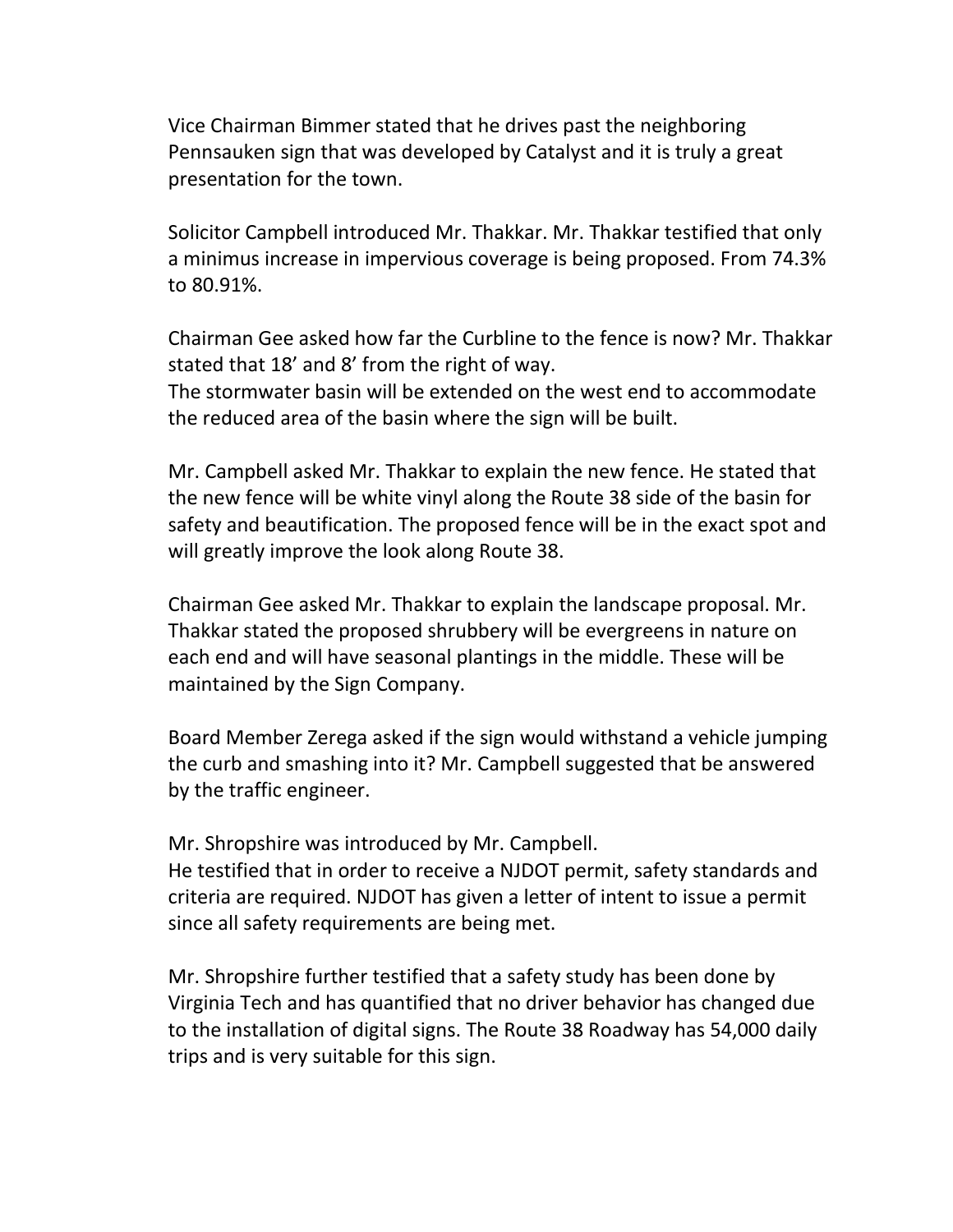Chairman Gee is concerned that motorists will be looking at the sign and forget to obey the changing traffic signals.

Mr. Shropshire stated that there are three components for ssafety.

- a. Road design
- b. Sign design
- c. Driver behavior

 He feels this sign is more balanced because the square foot on each side is Only 497 sq fee, where the NJDOT will allow 1000 sq. Feet.

 Mr. Bartkowski added that the sign will be built with reinforced steel and is Engineered to withstand the impact of a vehicle. He also added that if the Board deemed it necessary to add a guard rail, they would do so for Additional assurance.

 Mr. Campbell introduced Mr. Paul Ricci, Licensed Professional Planner. Mr. Ricci testified that the positive criteria will promote effective advertising And a public service benefit due to real time messaging by the Municipality. He added that digital signs are a permitted use in this zone, and it would Promote economic development. This fits in with the Master Plan of Intended growth area.

 Chairman Gee asked if the sign increases the value of the property? Can it be considered as a ratable?

 Board Solicitor Kingsbury stated that the sign would increase the value of the Property and places no additional burden on the Township because of the Passive nature of the sign.

 Ms. Valentino asked if the space was being rented from Public Storage? Mr. Bartkowski stated that yes, Catalyst has a long- term lease with Public Storage.

Ms. Radie asked why Catalyst chose Maple Shade?

 Mr. Bartkowski stated that they have studied the area for the last 24 months And have been approved in 11 locations. Business density is a prime factor in Considering a site. Other factors include, gateway's, number of daily travelers,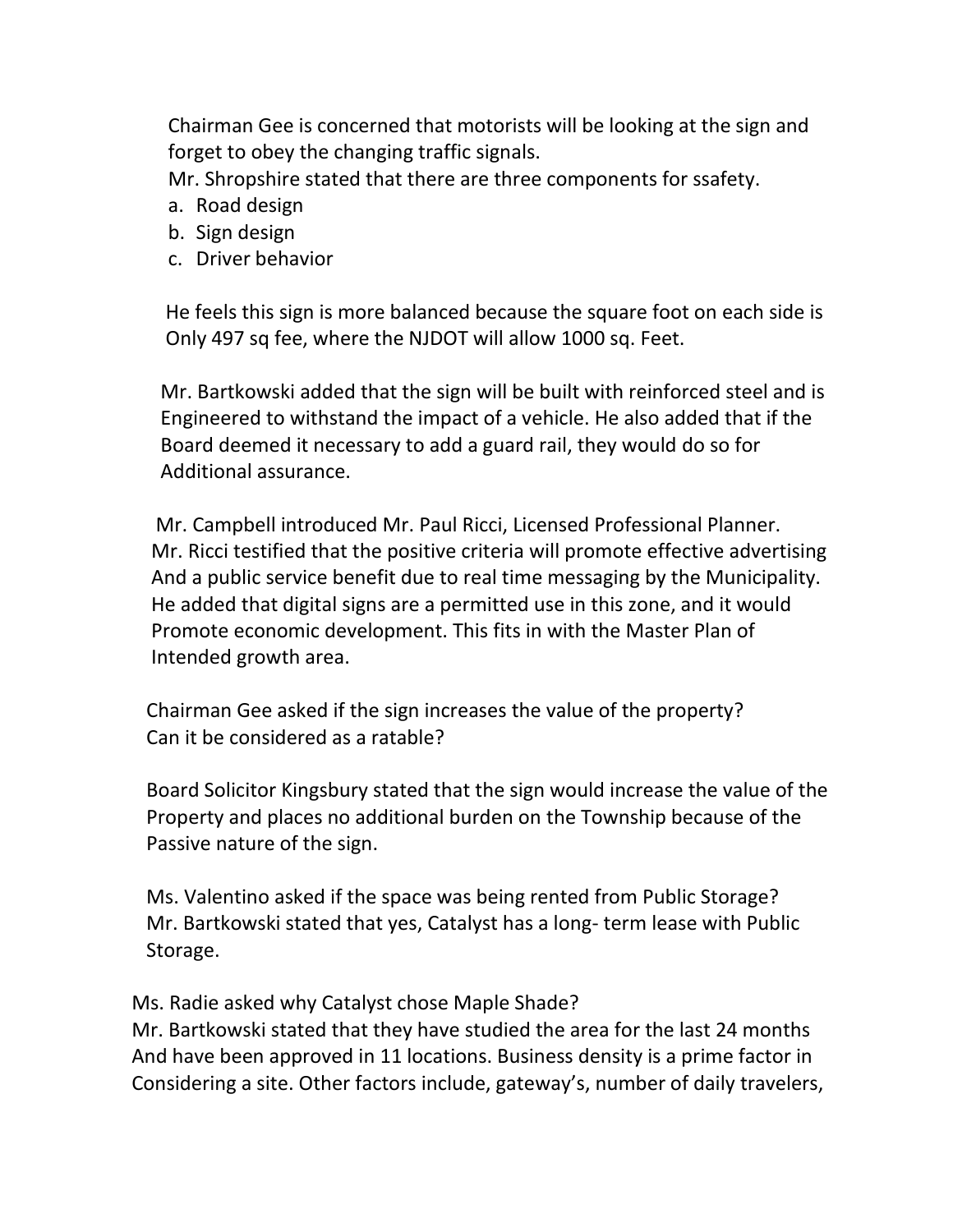Frontage and being a high- density commercial corridor.

 Ms. Valentino asked if only Maple Shade Business's would be able to advertise? Mr. Bartkowski stated that no, approximately 18% are National advertisers. The rest are local and regional companies usually within 5 miles.

 Mr. Ricci stated that this is a unique opportunity to "Brand" Maple Shade. He addressed the negative criteria by stating,

- a. Proposed sign is not in a residential area.
- b. No reason to anticipate a burden on the police or school system.
- c. A sign is the most benign land use.
- d. Environmentally, this sign uses less energy than flood lights.

Mr. Ricci feels that this sign fits well with Maple Shade's master plan to advance Business growth and the modernization of Route 38 and 73.

Chairman Gee asked Board Engineer Mr. McNulty to address the Review Letter. Mr. McNulty stated that most everything has been addressed.

Chairman Gee opened the meeting to the General Public. None Chairman Gee closed the Public Portion.

Chairman Gee asked Mr. Kingsbury if a minor site plan is part of the motion. Mr. Kingsbury said that first motion should be for a use variance for the second sign on an existing lot. It would require 5 yes votes.

Ms. Radie made a motion to accept, second by Mr. Zahradnick, All Approve.

The second motion is for a Bulk Variance for expansion of impervious coverage A Motion to accept was made by Vice Chairman Bimmer, second by Ms. Radie, All Approve

The third Motion for a site plan waiver was made by Mr. Zahradnick, second by Vice chairman Bimmer, All Approve.

**VI. Old Business:** Fox Meadow interpretation of a Cabana vs. a Pool House.